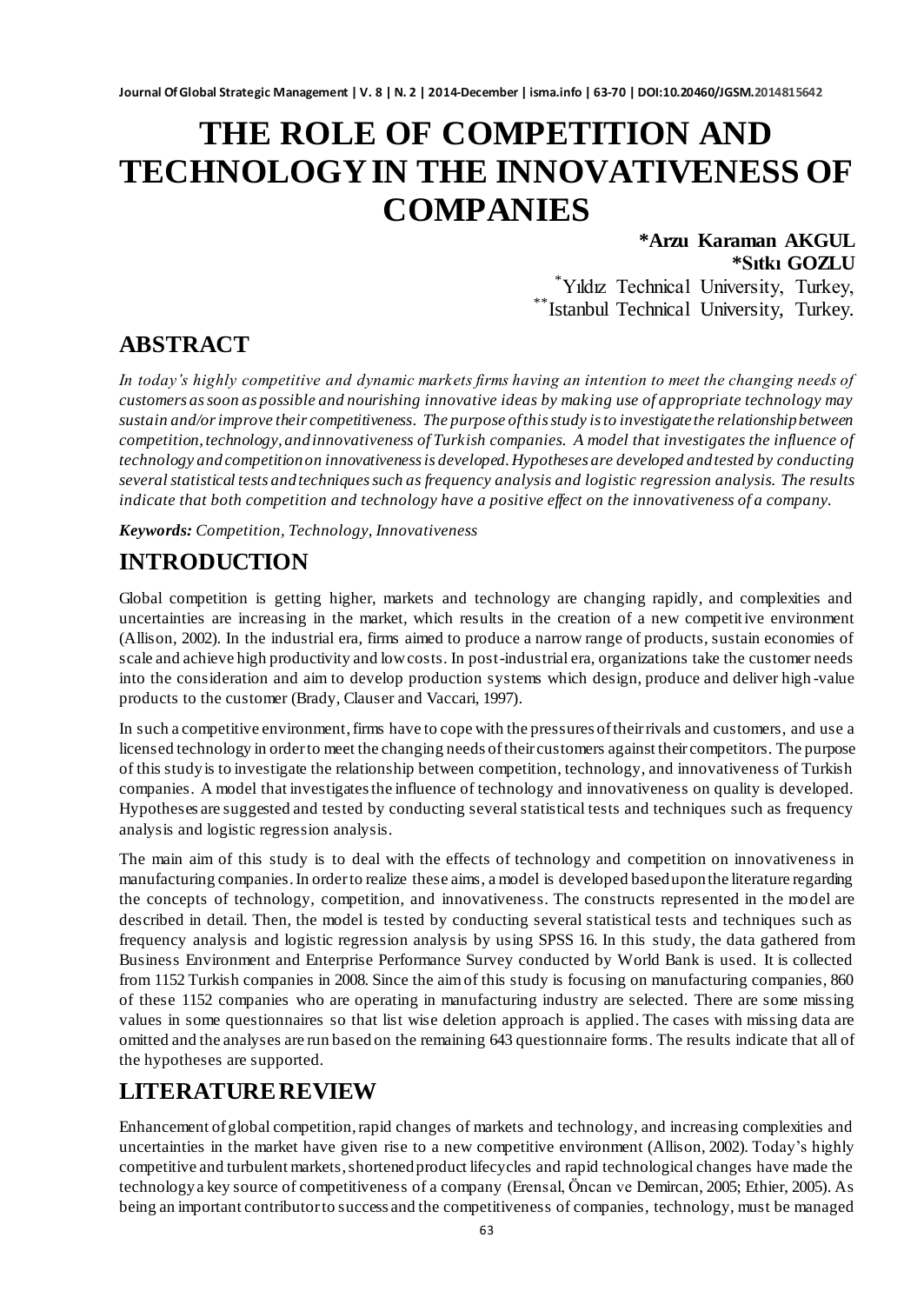effectively and needs to be integrated to the firm's strategy. Technology provides firms improving their competitiveness whenever it is truly strategic. It means the appropriate licensed technology should be identified and consistent with the strategic plans and the investment of the appropriate technology should be formulated. While determining the technological needs of the firms, the technological resource skills and competencies should be considered (Hipkin and Bennett, 2003).

Technology is very significant for the companies since it provides sustainable competitive advantage, increases productivity, creates profits, protects from obsolescence, achieves business-market fit, enhances motivation and potential of employees, engine of economic growth, and improves quality of life (Hsuan, 1999). In order to transform their operations, companies using technology facilitate the emergence of new industries and create new sets of economic activities (Koufteros, Vonderembse and Doll, 2002).

Today's products and services are often technology based in order to fit customer's objectives, values, production system, lifestyle, use-pattern, and self-identity because technology has affected most business activities like manufacturing, administration, sales, distribution etc. by causing important changes (Krishnamacharyulu and Ramakrishnan,2008; Munir, 2003; Prajogo and Sohal, 2004). Managing technology effectively allows firms to enter new markets, renew existing product lines and keep up with rapid technological changes in the markets where they operate (Hipkin and Bennett, 2003). Technology may exist not only in tangible form such as machinery, tools, and equipment, but also in intangible forms such as knowledge, information, and know-how. According to the specific needs of a sector, industry or firm, different forms of technologies may be sought (Ethier, 2005). Companies need to manage technology investments effectively if they want to be a market leader. However it is a very costly investment, the role of technology in companies' competitiveness could not be ignored (Zehir et al., 2010).

Demands of customers are customized for high quality products, and manufacturing firms should response to these demands as quickly as possible (Allison, 2012). Each firm has to introduce new and perhaps radically innovative products for surviving in such a highly competitive, dynamic, and uncertain environment (Reddy, 1997). This ability is called as innovation orientation and defined as being ready to be innovative (Ussahawanitchakit, 2008). Being innovative is related with firm performance and this relationship has been in the focus ofseveral studies in the last decade. A study conducted in Turkey is also provides a strong evidence about this relationship between innovativeness and firm performance (Kocoglu, Imamoglu and Ince, 2011).

The aim of new product development process is to provide outstanding service to customers by manufacturing products of more variety and better suitability for customers' unique needs through responding without delay (Rungtusanatham and Forza, 2005). Nowadays, adjusting production methods globally and quickly in response to changes in the environment has become possible (Samaddar and Kadiyala, 2006).

Improving the new product development (NPD) process is one of the most important management challenges today. Successful new products not only contribute to financial and market performance measures, but also offer new opportunities to become visible (Schilling, 2005)**.** Schumpeter (1947) was among the first economists who emphasized the importance of new products in economy. Since then, the studies related with the innovation area have defined different types of innovation that cover process innovations beside product innovation (Teitel, 2005; Tracey, Vonderembse and Lim, 1999; Trott, 2008). Thus, innovation can be defined as *the management of all the activities involved in the process of idea generation, technology development, manufacturing, and marketing of a new (or improved) product or manufacturing process or equipment* (Tseng, 2006).

Innovativeness is an important characteristic for all companies irrespective of their size and sector. Beside the large companies small and medium sized enterprises have to be innovative. There are also studies conducted in SMEs in Turkey and they find strong relationship between innovativeness and the performance of this companies' performance (Nedelko and Potocan, 2010; Kalkan, Bozkurt and Kılınç, 2012).

The most widely used typologies of innovation are product versus process innovations; radical versus incremental innovations; technological versus administrative innovations and architectural versus modula r innovations. However, the commonly used classification is the typology of product and process innovations. While product innovation can be defined as tangible objects that deliver a new level of performance to customers, process innovation is defined as the way an organization conducts its business (Zhang, Vonderembse and Lim, 2003). In this study, product and process innovations are used for measuring innovativeness since this typology is more objective than the other dimensions and also easy to observe.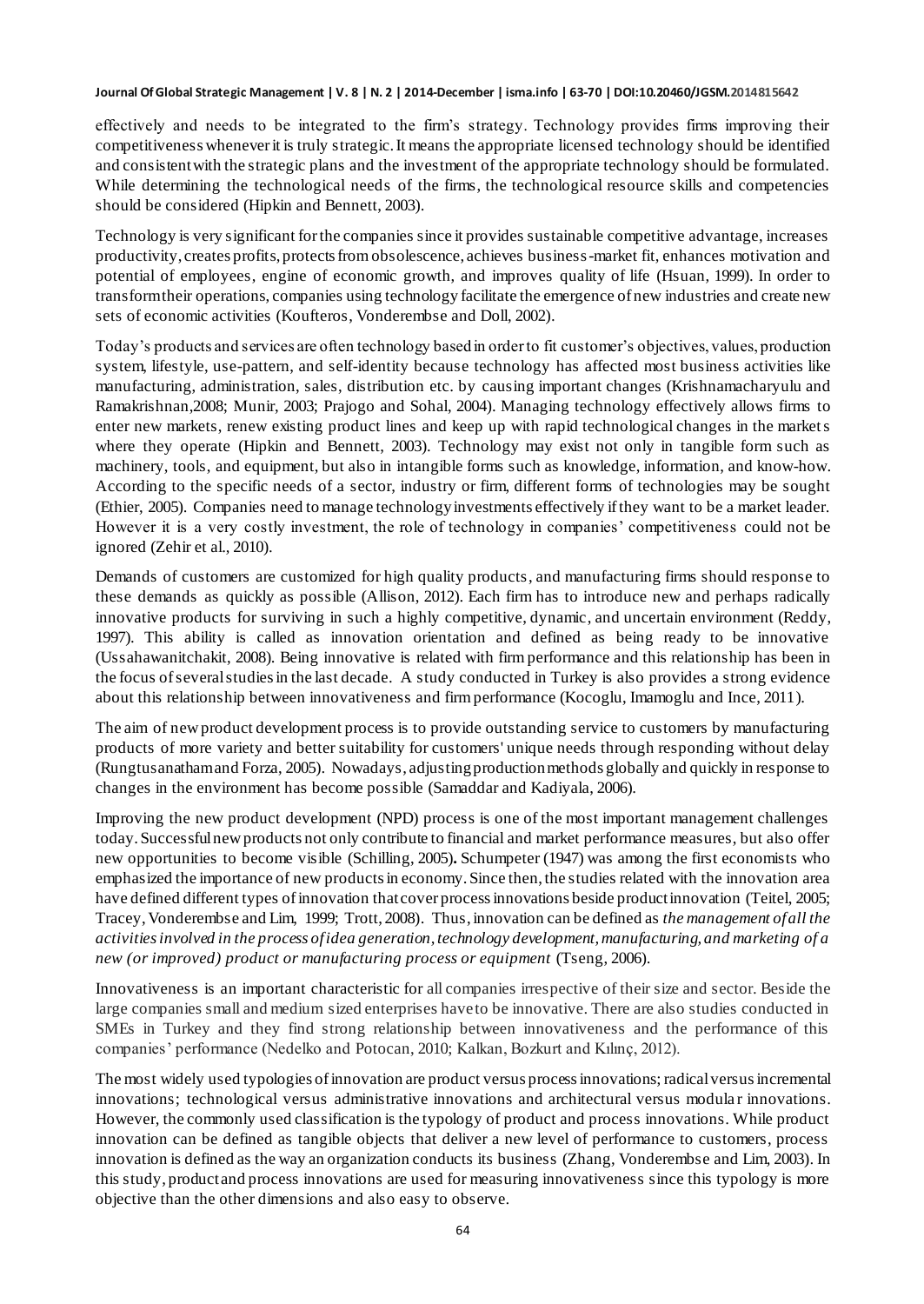# **METHODOLOGY**

Intense global competition, changing customer expectations and the employment of advanced manufacturing technologies makes the environment more complex and uncertain [21, 22]. In order to sustain their competitiveness, firms have to review their competition strategies and use advanced technologies. Companies adopt a variety of strategies to attain the technological edge in their market so to gain or maintain their competitiveness in the global market (Erensal ,Öncan and Demircan, 2005; Ethier, 2005). Based on literature review the hypotheses stated below are determined and the developed research model is based on these relations as illustrated in Figure I.



**Figure 1. Research Model Of The Study**

Hypothesis 1: A company that has a technology licensed from a foreign -owned company is likely to be innovative.

Hypothesis 2: A company who operates under pressure of competition is likely to be innovative.

Hypothesis 2a: A company who are under pressure from domestic competitors is likely to be innovative.

Hypothesis 2b: A company who are under pressure from foreign competitors is likely to be innovative.

Hypothesis 2c: A company who are under pressure from customers is likely to be innovative.

Hypothesis 3: A company that has a technology licensed from a foreign-owned company and also operates under pressure of competition is likely to be innovative.

# **Sample And Procedure**

The hypotheses are tested by utilizing the data in Business Environment and Enterprise Performance Survey conducted by World Bank. The survey provides a wide range of data regarding to financing, laboring , infrastructure, training, innovation, quality, technology etc. related issues in 29 economies located in the region of Europe and Central Asia. It is a periodic survey, which is last updated in 2009 (The World Bank, 2009). The data used in this study is collected from 1152 Turkish companies in 2008. Eight hundred and sixty of these 1152 operate in manufacturing industry, 165 in service industry and others in core industry.

In some questionnaire forms, there are some missing values due to lack of knowledge, declining to give any response or because of any other reason. The most common approach to missing data is list wise deletion, which means omitting the cases with missing data and running the analyses with what remains. List wise deletion often results in a decrease in the sample size. Since the sample size is big enough, this approach is chosen.

### **MEASURES**

All factors investigated in the conceptual model, variables used in measuring these factors and scales used for the items are provided in Table 1.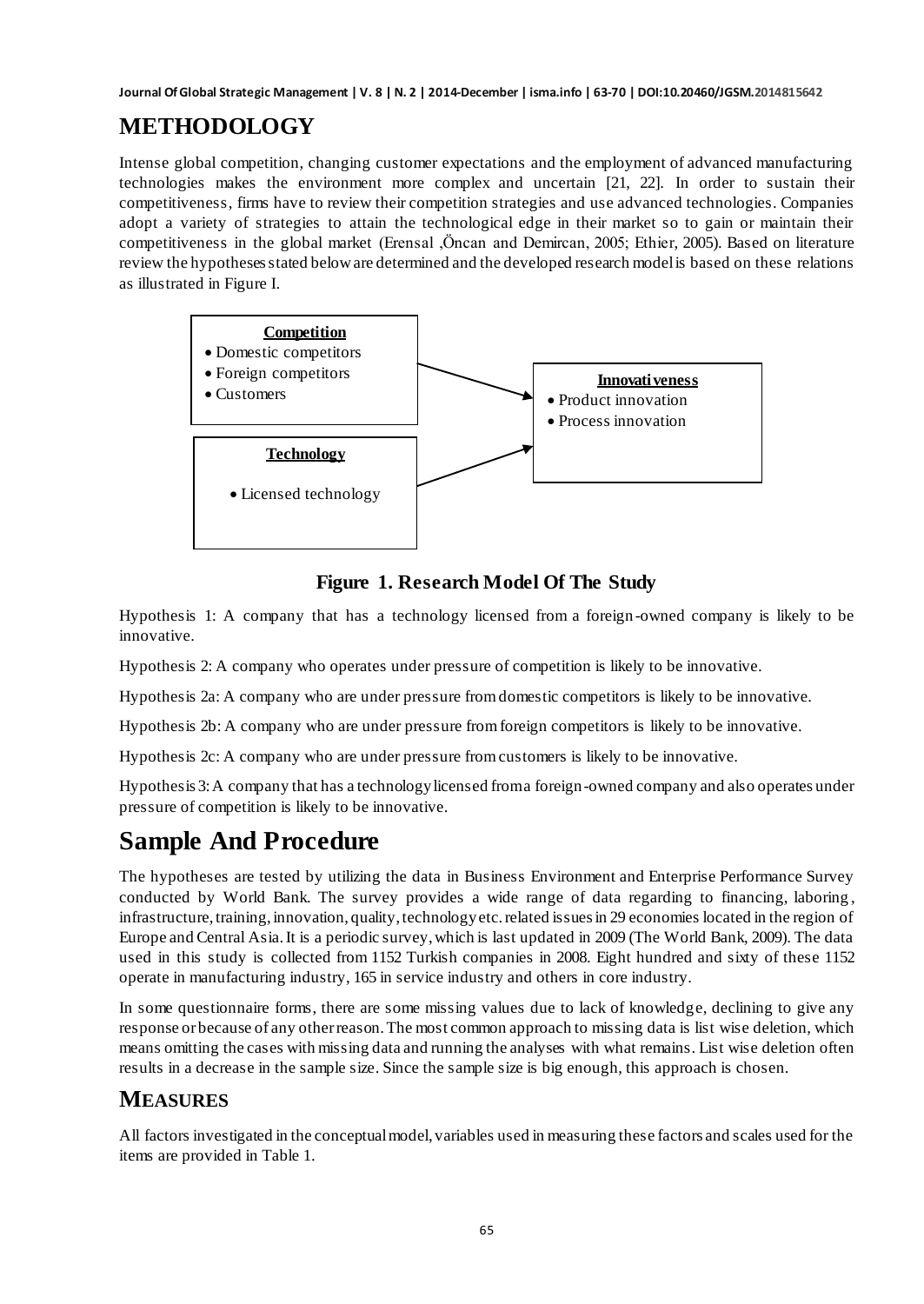| <b>Factor</b>        | Variable                                                               | <b>Scale</b> |
|----------------------|------------------------------------------------------------------------|--------------|
| Technology           | Use of any licensed technology from abroad                             | 1: Yes       |
|                      |                                                                        | 2: No        |
| Competition          | Pressure to innovate from domestic competitors                         | 1: Yes       |
|                      | Pressure to innovate from foreign competitors                          | 2: No        |
|                      | Pressure to innovate from customers                                    |              |
| Innovativeness       |                                                                        |              |
| - Product innovation | Introduction of a new product or service within the last 3 years       | 1: Yes       |
|                      |                                                                        | 2: No        |
| - Process innovation | Upgrade of an existing product line or service within the last 3 years | 1: Yes       |
|                      |                                                                        | 2: No        |

### **Table 1. Factors And Related Variables And Scales**

# **Findings**

The data retrieved from the survey are analyzed statistically. After list wise deletion, the sample size remains 821 and all of them have been operating in manufacturing sector. For evaluating firm specific characteristics, frequencies are used and these characteristics are summarized in Table 2.

|                               | <b>Frequency</b> | Percent |  |  |
|-------------------------------|------------------|---------|--|--|
| <b>Industry</b>               |                  |         |  |  |
| Food                          | 149              | 18.15   |  |  |
| Textiles                      | 167              | 20.34   |  |  |
| Garments                      | 120              | 14.62   |  |  |
| Chemicals                     | 100              | 12.18   |  |  |
| Plastics & rubber             | 37               | 4.51    |  |  |
| Non-metallic mineral products | 104              | 12.67   |  |  |
| Basic metals                  | 16               | 1.95    |  |  |
| Fabricated metal products     | 29               | 3.53    |  |  |
| Machinery and equipment       | 31               | 3.78    |  |  |
| Electronics                   | 11               | 1.34    |  |  |
| Other manufacturing           | 57               | 6.94    |  |  |
| Firm Age                      |                  |         |  |  |
| $1-10$ years                  | 201              | 24.48   |  |  |
| $11-20$ years                 | 329              | 40.07   |  |  |
| $21-30$ years                 | 169              | 20.58   |  |  |
| 31 and more years             | 122              | 14.86   |  |  |
| Firm size                     |                  |         |  |  |
| Small Sized Enterprises       | 221              | 26.92   |  |  |
| Medium Sized Enterprises      | 336              | 40.93   |  |  |
| Large Sized Enterprises       | 264              | 31.56   |  |  |

|  | Table 2. Demographic Characteristics Of The Sample |  |  |
|--|----------------------------------------------------|--|--|
|  |                                                    |  |  |

Since the dependent variable is a yes/no question which means it is a dichotomous variable, we decide to focus on logistic regression analysis which is an optimal method for the regression analysis of dichotomous (binary) dependent variables (Allison, 2012). Before giving the results of logistic regression analysis, the correlations between variables are illustrated in Table 3.

|          | Lable 5. Descriptive Statistics    |                      |      |            |           |           |  |  |  |
|----------|------------------------------------|----------------------|------|------------|-----------|-----------|--|--|--|
| Variable |                                    | -Std.<br><b>Mean</b> |      |            |           |           |  |  |  |
|          |                                    |                      | dev. |            |           |           |  |  |  |
|          | Technology                         | 1.76                 | 0.43 |            |           |           |  |  |  |
|          | Pressure from domestic competitors | 2.70                 | 0.96 | $-0.022$   |           |           |  |  |  |
|          | Pressure from foreign competitors  | 2.33                 | 1.12 | $-0.100**$ | $0.235**$ |           |  |  |  |
|          | Pressure from customers            | 2.99                 | 0.89 | $-0.068$   | $0.345**$ | $0.270**$ |  |  |  |

### **Table 3. Descriptive Statistics**

*\*\*: Significant at the 0.01 level*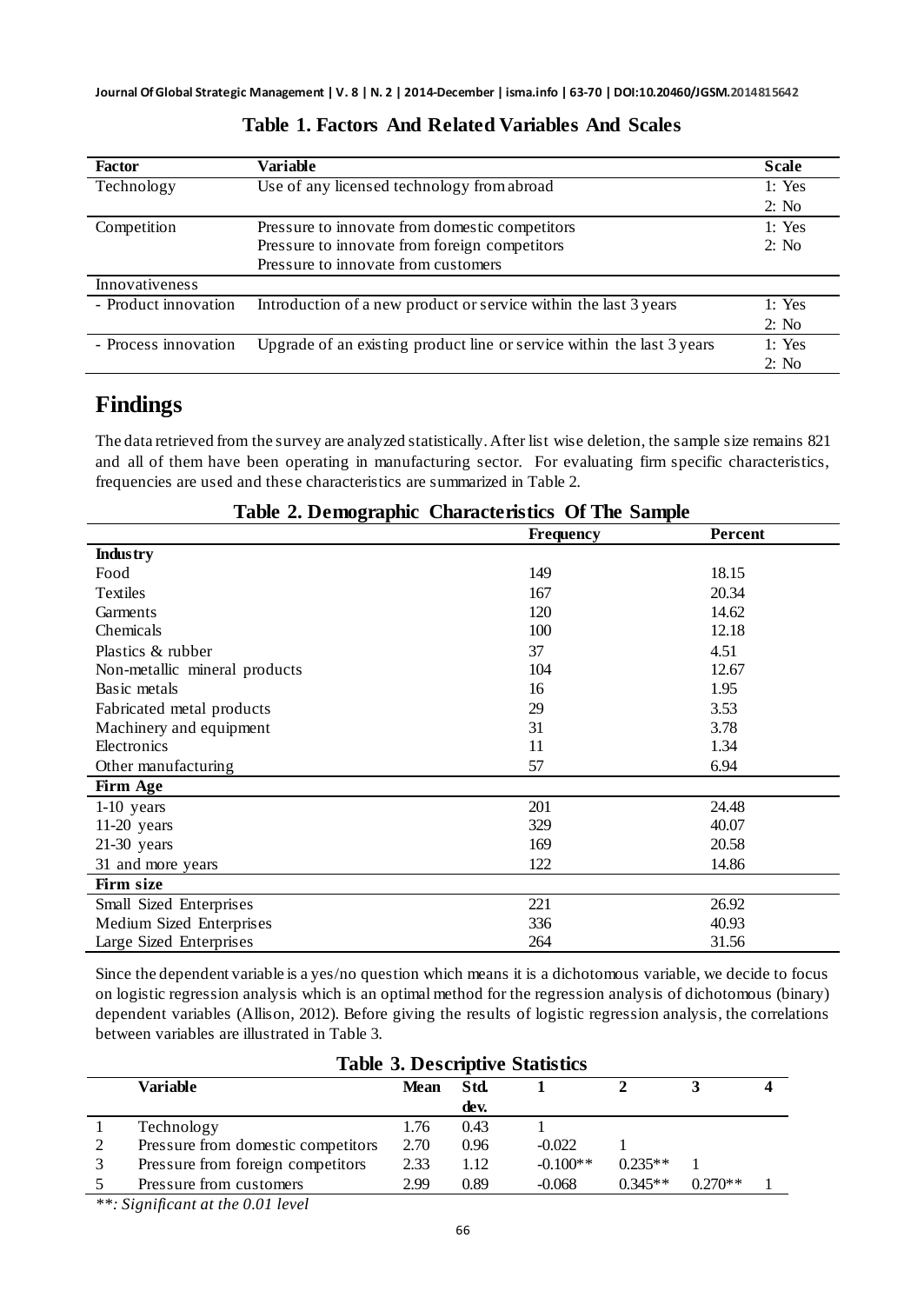Tables 4 and 5 show the results of logistic regression analysis. In Model 1, the effect of certified technology on innovativeness is investigated. In hypothesis 1 we argue that a firm with a licensed technology from a foreignowned company is likely to be innovative. Also, in Model 1 we find that having a licensed technology affect the likelihood of introducing a new product or service and/or upgrading of an existing product line or service. Thus Hypothesis 1 is supported.

|                                                   | Model 1  |       |                                    |            | Model 2  |       |                                        |                   |
|---------------------------------------------------|----------|-------|------------------------------------|------------|----------|-------|----------------------------------------|-------------------|
| Variable                                          | B        | S.E.  | Wald                               | Exp<br>(ß) | B        | S.E.  | Wald                                   | Exp<br><b>(β)</b> |
| Technology                                        | 0.758    | 0.196 | $14.948***$                        | 2.133      |          |       |                                        |                   |
| Pressure to innovate from domestic<br>competitors |          |       |                                    |            | 0.087    | 0.086 | 1.032                                  | 1.091             |
| Pressure to innovate from foreign<br>competitors  |          |       |                                    |            | $-0.227$ | 0.072 | 9.939***                               | 0.797             |
| <b>Pressure to innovate from customers</b>        |          |       |                                    |            | $-0.159$ | 0.092 | 2.995                                  | 0.853             |
| $\mathbf{R}^2$ (Nagelkerke)                       | 0.028    |       |                                    |            | 0.027    |       |                                        |                   |
| $R^2$ (Cox&Snell)                                 | 0.020    |       |                                    |            | 0.019    |       |                                        |                   |
| $-2$ LL                                           | 1010.414 |       |                                    |            | 1010.664 |       |                                        |                   |
| $\chi^2$                                          |          |       | $\chi^2$ = 16.296, p=0.001, d.f.=1 |            |          |       | $\gamma^2$ = 16.046, p=0.001, d.f. = 2 |                   |

**Table 4. Logistic Regression Analysis Results For Model 1 And Model 2**

### **Table 5. Logistic Regression Analysis Results For Model 3 And Model 4**

|                                                                                                                                                               | Model 3                                        |       |             |               | Model 4           |                |                                    |                |
|---------------------------------------------------------------------------------------------------------------------------------------------------------------|------------------------------------------------|-------|-------------|---------------|-------------------|----------------|------------------------------------|----------------|
| <b>Variable</b>                                                                                                                                               | B                                              | S.E.  | Wald        | Exp $(\beta)$ | $\beta$           | S.E.           | Wald                               | Exp<br>(B)     |
| Technology<br>Pressure to innovate from<br>domestic competitors<br>Pressure to innovate from<br>foreign competitors<br>Pressure to innovate from<br>customers | $-0.242$                                       | 0.068 | $12.574***$ | 0.785         | 0.707<br>$-0.220$ | 0.197<br>0.069 | $12.187***$<br>$10.193***$         | 2.028<br>0.803 |
| $R^2$ (Nagelkerke)<br>$R^2$ (Cox&Snell)                                                                                                                       | 0.022<br>0.015                                 |       |             |               | 0.045<br>0.032    |                |                                    |                |
| $-2$ LL<br>$\chi^2$                                                                                                                                           | 1010.664<br>$\chi^2$ = 12.785, p=0.001, d.f.=1 |       |             |               | 1000.084          |                | $\chi^2$ = 26.626, p=0.001, d.f.=2 |                |

Hypothesis 2a suggest being under pressure to innovate from domestic competitors influences the likelihood firms will decide either be innovative or not. While hypothesis 2b is investigating the effect of foreign competitors, hypothesis 2c is related with the pressure of customers. Interestingly, we could not find significant evidence that neither the pressure of domestic competitors nor the customers influence the decision of being innovative. The only determinant here is the foreign competitors. Thus hypothesis 2 is partially supported. The variables related with hypothesis 2a and 2c are removed from the next model and the results are shown.

The results regarding to Model 3 demonstrate that both having a licensed technology and being under pressure by foreign competitors influence the likelihood firms will decide either being innovative or not. Since the results are significant in the expected direction Hypothesis 3 is also supported.

### **CONCLUSION ANDFUTURERESEARCHDIRECTIONS**

The primary aim of this study is to deal with the need for a model looking into the relationships between technology, competition and innovativeness as a whole. Therefore this study has implications for operation and IT managers in firms since both competition and technology have vital importance for them. Obviously, this study signifies the role of technology and innovativeness in companies. It means if companies may control the pressures in the market and adopt new technologies they will become more competitive or maintain their competitiveness.

According to this aim, in this study, a literature review about technology, competition and innovativeness, and the relationships between them is conducted. Based upon the literature survey, it is realized that there are few studies in the literature related to the relationships between technology and innovativeness, and competition and innovativeness, and also there are just a few studies conducted in Turkey concerning to this topic. Therefore another contribution of this study may be drawing out the point of view of Turkey about those issues.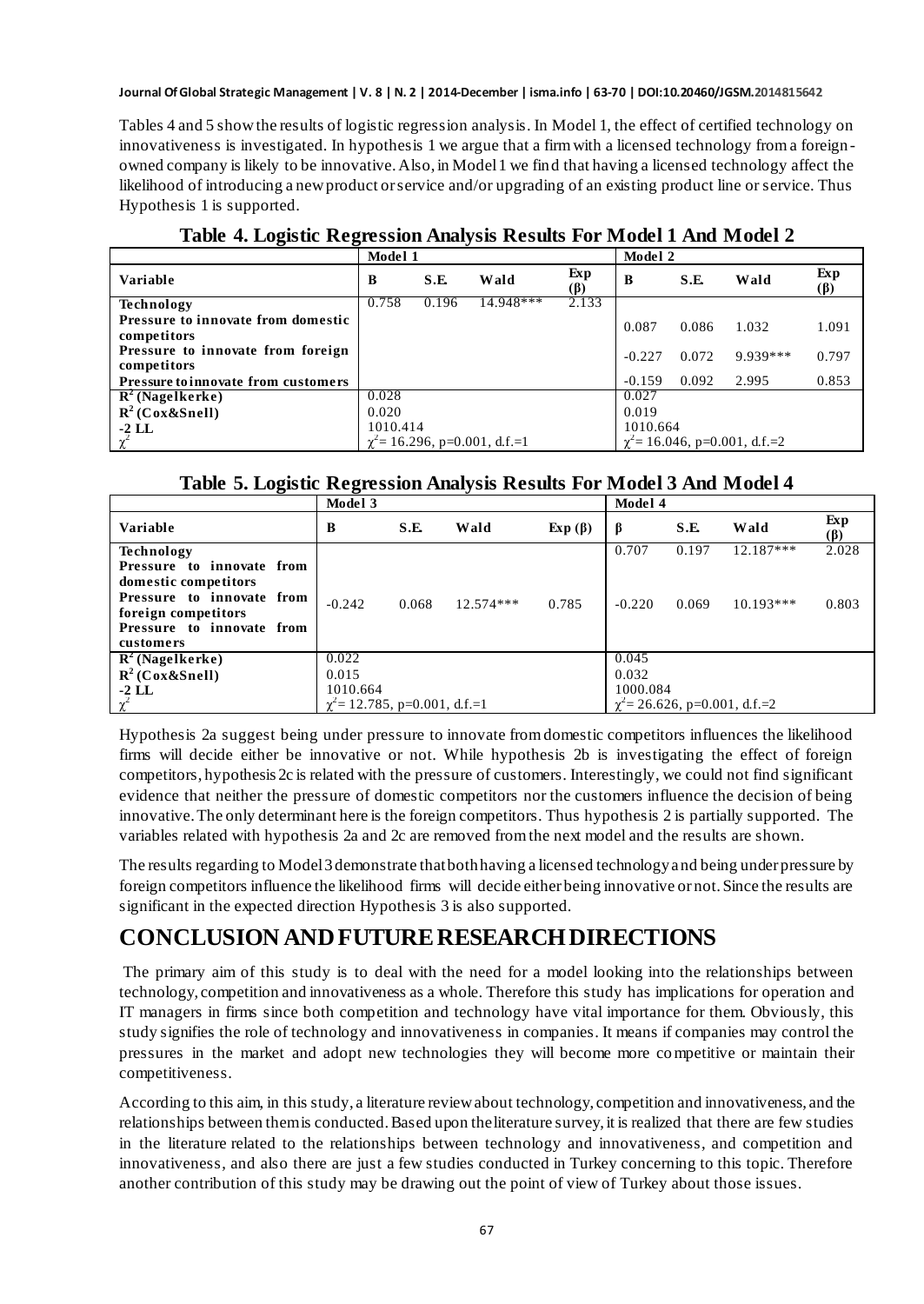The research was conducted based upon the data gathered from Business Environment and Enterprise Performance Survey (BEEPS) conducted by World Bank. For analyzing data SPSS 16.0 is used and the model is tested by conducting several statistical tests and techniques. The data is collected from 1152 Turkish companies, and 860 of these 1152 companies are operating in manufacturing industry. Since there are some missing values in some questionnaires, first list wise deletion approach is applied to the data. The cases with missing data are omitted and the analyses are run based on the remaining 643 questionnaire forms. After that frequency analysis are conducted and then logistic regression analysis was done. Based upon the regression analysis, we find a strong relationship between having a technology licensed from a foreign-owned company and being innovative. We also see that if a company has a technology licensed from a foreign-owned company and operates under competitive pressure, it is likely to be innovative. However, this study provides an interesting finding that helps to understand the perception of Turkish manufacturing companies about competitive pressures in the market. Wh en we test the relationship between competitive pressures and innovativeness, the only determinant of this relationship was found as the pressure that comes from foreign competitors which is a result of globalization.

While this study presents some important findings about this field, more research is definitely called for to develop this study. First, this study focuses on a single country, Turkey, and therefore future studies could make a comparison among two or more countries. Moreover, since the study is conducted in an emerging country, another option will be making an investigation of the relationship between competition, technology and innovativeness in both emerging and developed countries comparing them. This study has identified certain variables for each construct but some other variables may be required to investigate the relationship deeply. Further, since this study relies on a survey conducted by World Bank, future research could employ in -depth interviews which could enhance the quality of the survey.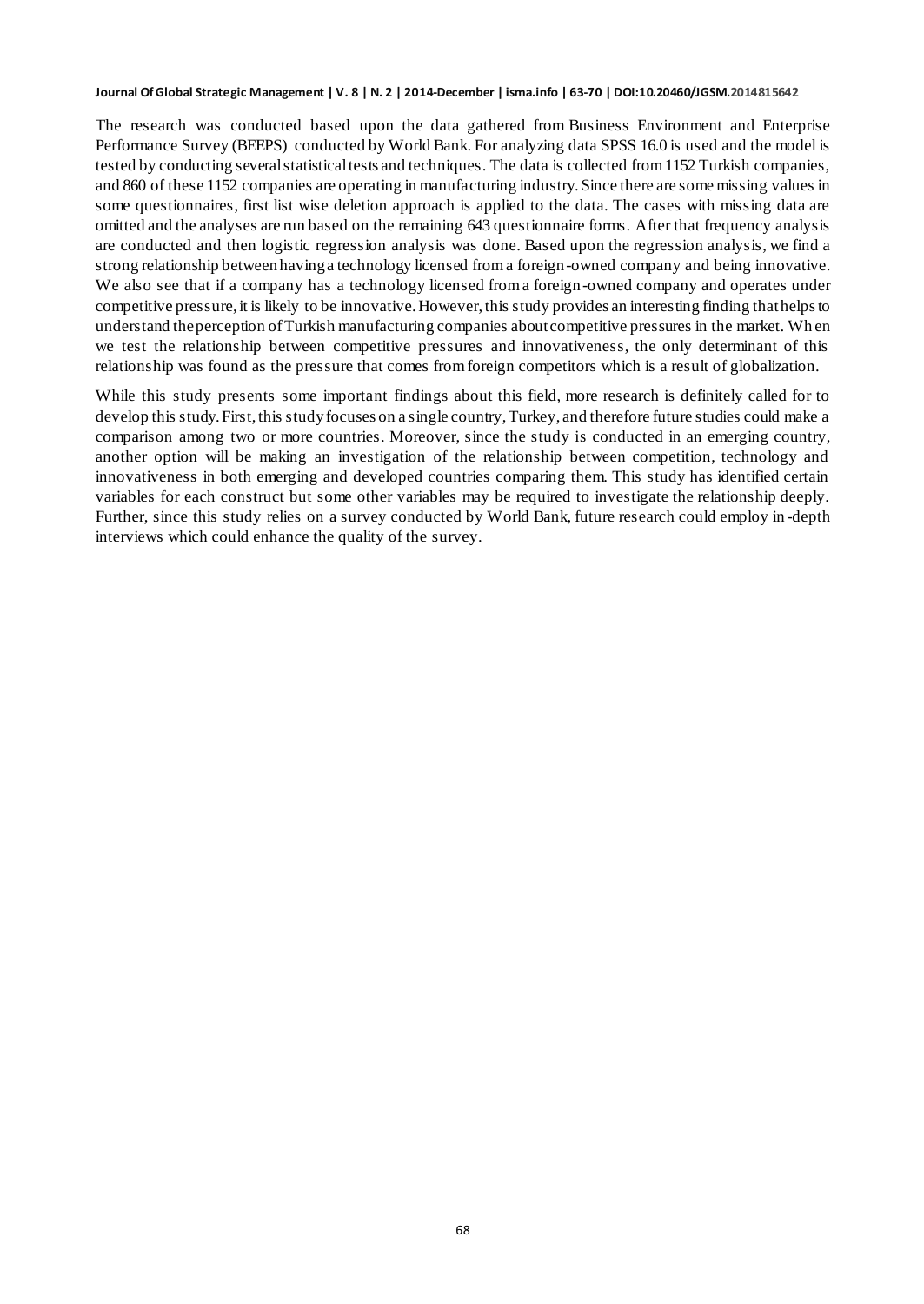### **REFERENCES**

Allison, P. D. (2012), Logistic Regression Using SAS, SAS Institute Inc., US.

Brady, G., Clauser, H. R. and Vaccari, J. A. (1997), Materials Handbook : An Encyclopedia for Managers, Technical Professionals, Purchasing and Production Managers, Technicians, Supervisors, and Foremen, New York: McGraw-Hill.

Erensal, Y. C., Öncan, T. and Demircan, M. L. (2005), Determining Key Capabilities in Technology Management Using Fuzzy Analytic Hierarchy Process: A Case Study of Turkey, Information Sciences, 176, 18, pp. 2755-2770

Ethier, W. J. (2005), Globalization, Globalisation: Trade, Technology, and Wages, International Review of Economics and Finance, 14, pp. 237–258.

Hipkin, I. and Bennett, D. (2003), Managerial Perceptions of Factors Influencing Technology Management in South Africa, Technovation, 23, pp. 719-735.

Hsuan, J. (1999), Impacts of Supplier-Buyer Relationships on Modularization in New Product Development, European Journal of Purchasing & Supply Management, 5, pp. 197-209.

Kalkan, A., Bozkurt, Ö. Ç., and Kılınç, O. (2012), The Relationships between Sector where SMEs Operating, and Their Strategies, Innovation Types and Innovation Barriers, Journal of Global Strategic Management, 6, 2, pp. 103-112.

Kocoglu, I., Imamoglu, S. Z., and Ince, H. (2011). The Relationship between Organizational Learning and Firm Performance: The Mediating Roles of Innovation and TQM, Journal of Global Strategic Management, 9, 3, pp.72-88.

Koufteros, X.A., Vonderembse, M.A. and Doll, W. J. (2002), Examining The Competitive Capabilities of Manufacturing Firms, Structural Equation Modeling, 9, 2, pp. 256-282.

Krishnamacharyulu, C. S. G. and Ramakrishnan, L. (2008), Management of Technology, Mumbai (India): Himalaya Pub. House.

Munir, K. A. (2003), Competitive Dynamics in Face of Technological Discontinuity: A Framework for Action, Journal of High Technology Management Research, 14, pp. 93-109.

Nedelko, Z., and Potocan, V. (2010), How to Improve Innovativeness of Small and Medium Enterprises. Journal of Global Strategic Management, 7,pp. s18-29.

Prajogo, D. I. and Sohal, A. S. (2004), The Multidimensionality of TQM Practices in Determining Quality and Innovation Performance – An Empirical Examination, Technovation, 24, pp. 443-453.

Reddy, P. (1997), New Trends in Globalization of Corporate R&D and Implications for Innovation Capability in Host Countries: A Survey from India, World Development, 25, 11, pp. 1821-1837.

Rungtusanatham, M. and Forza, C. (2005), Coordinating Product Design, Process Design, and Supply Chain Design Decisions Part A: Topic Motivation, Performance Implications, and Article Review Process, Journal of Operations Management, 23, pp. 257-265.

Samaddar, S. and Kadiyala, S. (2006), Information Systems Outsourcing: Replicating an Existing Framework in a Different Cultural Context, Journal of Operations Management, 24, 6, pp. 910-931.

Schilling, M. (2005), Strategic Management of Technological Innovation, McGraw-Hill/Irwin.

Schumpeter, J. A. (1947), The Creative Response in Economic History. The Journal of Economic History, 7, 2, pp.149-159.

Teitel, S. (2005), Globalization and Its Disconnects, The Journal of Socio-Economics, 34, pp. 444–470.

Tracey, M., Vonderembse, M. A. and Lim J. (1999), Manufacturing Technology and Strategy Formulation: Keys to Enhancing Competitiveness and Improving Performance, Journal of Operations Management, 17, pp. 411– 428.